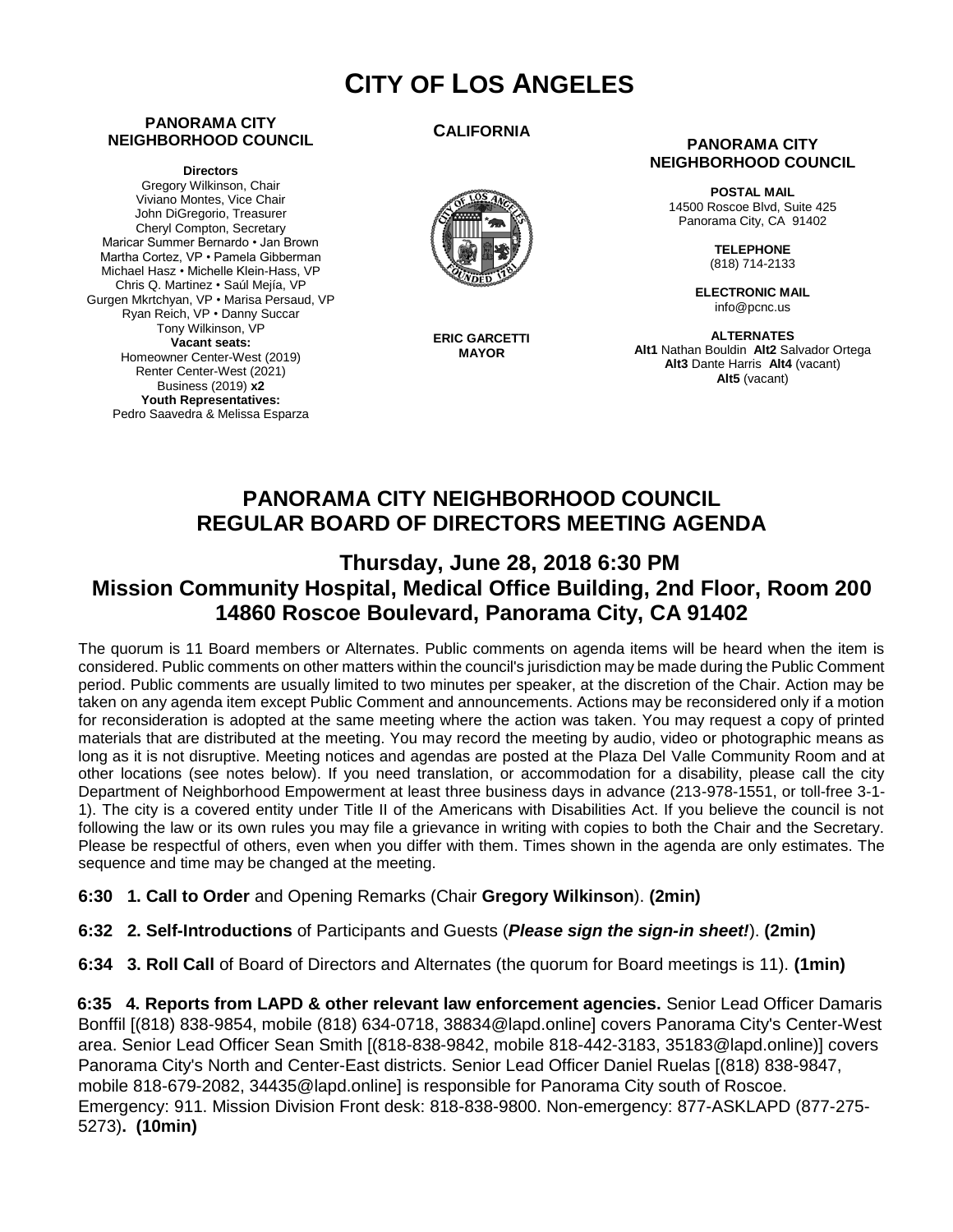#### **6:45 5. Various elected officials and government agencies/departments will report, discussion, and receive community input (short Q&A as time permits).**

### **LOS ANGELES CITY COUNCIL DISTRICT 6**

Councilwoman Nury Martinez is represented in Panorama City by Andres Sandoval (Andres. Sandoval@lacity.org). Area Director is Lorena Bernal (Lorena.Bernal@lacity.org). The district field office is located at 9300 Laurel Canyon Blvd., 2nd Floor, Sun Valley, CA 91331; 818-771-0236.

#### **LOS ANGELES CITY MAYOR'S OFFICE**

Mayor Eric Garcetti is represented in the East Valley by Area Representative, Brian Gavidia (cell: 213-713-0960 Brian.Gavidia@LACity.org). The Mayor's San Fernando Valley office is located in the Van Nuys City Hall, 14410 Sylvan Street, Van Nuys, CA 91401.

#### **LOS ANGELES UNIFIED SCHOOL DISTRICT, DISTRICT 6**

Our LAUSD School Board Member is Kelly Gonez. Cara Onofre is her local representative. (Main (213) 241- 6388 Mobile (818) 389-9216, cara.onofre@lausd.net). The District 6 office is located at 9945 Laurel Canyon Blvd, Pacoima, CA 91331.

#### **LOS ANGELES COUNTY SUPERVISORIAL DISTRICT 3**

Supervisor Sheila Kuehl (Sheila@bos.lacounty.gov, 213-974-3333) is located at 821 Kenneth Hahn Hall of Administration, 500 West Temple Street, Los Angeles, CA 90012. Supervisor Kuehl is represented locally by Valley District Director, Benita Trujillo (818-901-3831, btrujillo@bos.lacounty.gov). The San Fernando Valley District Office is located at 7555 Van Nuys Boulevard, Suite 1, Van Nuys, CA 91405.

#### **CALIFORNIA ASSEMBLY DISTRICT 46**

Assemblymember Adrin Nazarian represents us in a district that runs from North Hills and Panorama City south to Studio City and the Hollywood Hills. His field office is located in the State Office Building at 6150 Van Nuys Blvd., Suite 300, Van Nuys, CA 91401. His Field Representative for Panorama City is Vanessa Carr - Vanessa.Carr@asm.ca.gov and 818.376.4246

#### **CALIFORNIA SENATE DISTRICT 18**

District 18 State Senator Bob Hertzberg maintains a field office in the State Office Building at 6150 Van Nuys Blvd., Suite 400, Van Nuys, CA 91401 (818-901-5588). His Field Deputy for Panorama City is Eveline Bravo-Ayala (evenline.bravo-ayala@sen.ca.gov). The District Director is Barri Worth Girvan (Barri.Girvan@sen.ca.gov).

#### **CALIFORNIA CONGRESSIONAL DISTRICT 29**

Congressman Tony Cardenas' District Office is located at 9612 Van Nuys Blvd., #201, Panorama City, CA 91402 (818-221-3718). He is represented in Panorama City by District Director Gabriela Marquez Gabriela.Marquez@mail.house.gov or by phone at 818-221-3718.

#### **DEPARTMENT OF NEIGHBORHOOD EMPOWERMENT (DONE)**

DONE's is located at 14410 Sylvan St. 4th Floor, Van Nuys, CA 91401. Office phone is: Office | 818-374- 9898 Fax | 818-374-9877. Jose Galdamez is our designated liaison and can be emailed at jose.galdamez@lacity.org Our city funding representative is Ms. Shawna Dungo directly at shawna.dungo@lacity.org or general line Clerk.NCFunding@lacity.org or (213) 978-1058.

## **DEPARTMENT OF RECREATIONS AND PARKS (Panorama City Rec. Center)**

Panorama City Rec Center is located at 8600 Hazeltine Ave., Panorama City, CA 91402, (818) 893-3401, Adria Deliberto is the Rec Center's Director and can be reached at panorama.recreationcenter@lacity.org

**7:00 6. Public Comment and Announcements** (*Please limit to two minutes per speaker.***)** Public comment on agenda items will be heard at the time the item is considered. **(10 min)**

## **7:10 7. Discussion and possible action to appoint any interested qualified stakeholders to any appropriate vacant board seats. (5 min)**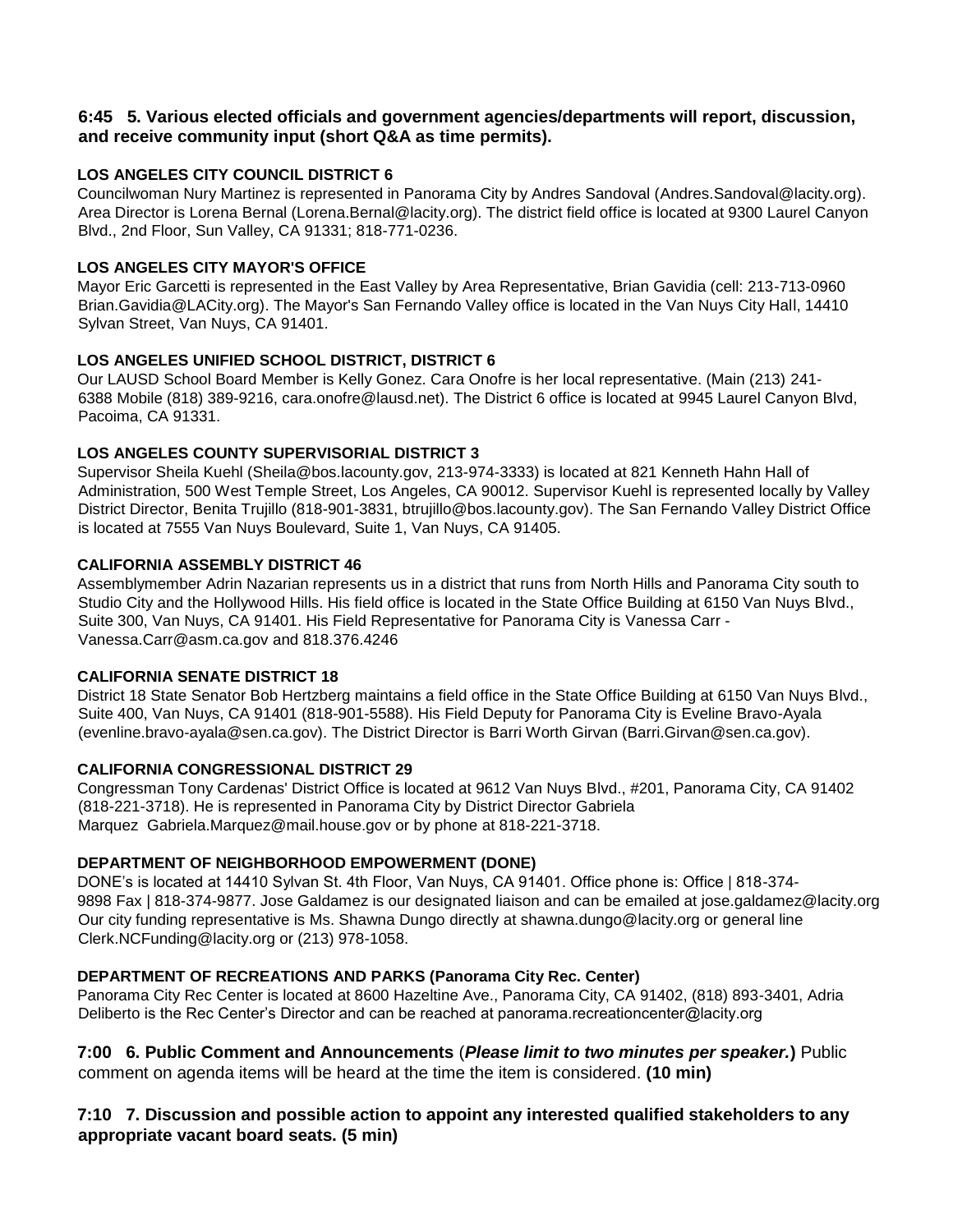Candidates must present documents to the Secretary that prove their identity and a "stake" in the Neighborhood Council, as required by each seat. Examples: a Driver's License, Consular Card or Student ID will prove identity. A Driver's License with a current address will also prove that a person lives within the council boundaries. However, the district seats are specific to either "homeowner" or "renter". For this reason, homeowners must present a recent mortgage statement or a tax bill, and renters must present a recent rent receipt or a lease. Business seats require a business card with a local address, a Business Tax Registration Certificate, or some other indication that the person works (including volunteer work) or operates a business within the council boundaries. Community Interest stakeholders (for an Unlimited At-Large seat) must provide a document that proves a substantial and ongoing interest within the boundaries, which is often evidenced by membership in a local organization. (No Unlimited At-Large seat is open at this time. However, Community Interest stakeholders can be appointed to either of the vacant Alternate positions.) Signed letters from responsible parties can also be provided. The Secretary will determine the adequacy of the candidate's documentation. No actual documents will be kept and interested stakeholders are only required to show the document for verification.

Youth Representatives to the Board has been specified in the council's bylaws until it was inadvertently omitted by the Department of Neighborhood empowerment when the Department reorganized the existing bylaws to fit a new standard Table of Contents. The council has continued to appoint at least one Youth Representative for a one-year term. Although this position is currently filled, the Board could decide to add another Youth Representative. A Youth Representative is a voting seat. This is a position that allows youth to express opinions on council issues.

**7:15 8. Notation and possible correction (through documentation) of the list of Board members who may not vote on matters (financial or otherwise) because they have not completed the required training.** DONE requires two classes to vote: (1) the Ethics and Open Government course required by state law for all public officials in California within two years of their election or appointment and every two years thereafter – required to vote on any matter, and (2) basic funding training for neighborhood council Board members to vote on financial matters. DONE also requires all Board members to have signed they have received a copy of the Code of Conduct. While not required to vote any Board member who does not sign the acknowledgment of receipt will be removed from the Board by DONE. All three of these requirements can be met with online courses available at EmpowerLA.org **(5 min)** 

**7:20 9. Presentation by the Los Angeles Neighborhood Land Trust on ways community members can advocate for funding for parks, gardens, recreation, and open space projects. (5 min)**

**7:25 10. Presentation by the Volunteer Coordinator for Centinela Youth Services on a LA County Diversion Program volunteer opportunities. (5 min)**

**7:30 11. Discussion and possible action regarding the Public Safety committee recommendation to allocate a Neighborhood Purposes Grant to Southern California Preparedness Foundation in the amount of \$600 in support of the CERT 1 (Community Emergency Response Teams) Spanish Language Training with LAPD Mission Division Station – starts on July 10th, 2018, 7 week class, to be paid out of Fiscal Year 2018-19 funds. (10 min)**

**7:40 12. Discussion and possible action regarding the Public Safety committee recommendation to sponsor National Night Out along with the 3 Panorama City Senior Lead officers, officer Ruelas, Bonffil, Smith. Event to be hosted at Plaza Del Valle courtyard in Panorama City on Tuesday, August 7, 2018. PS committee recommendation to the board to allocate up to \$500 for supporting event with refreshments and food. (10 min)**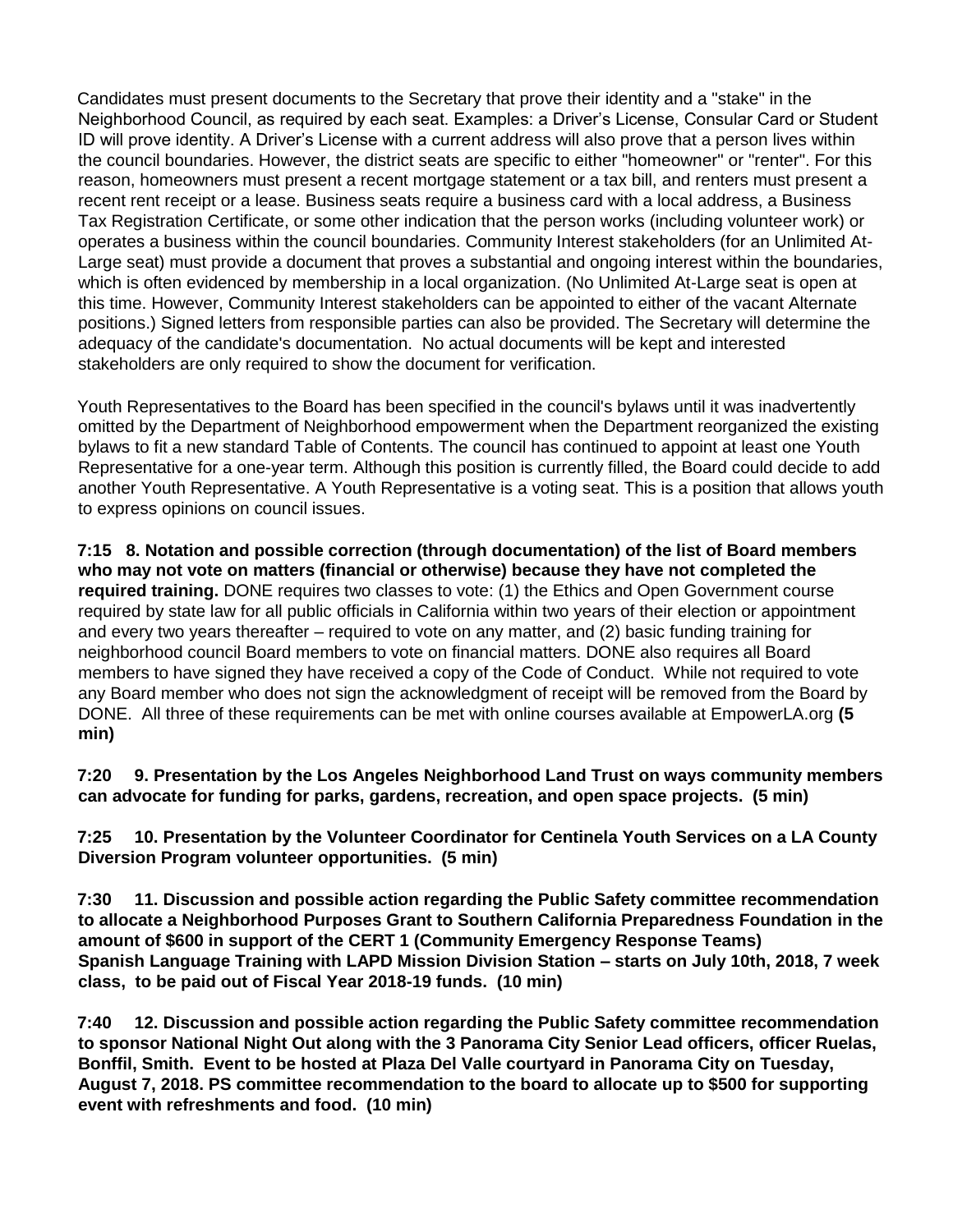**7:50 13. Discussion and possible action regarding the Education committee recommendation to allocate a Neighborhood Purposes Grant for funding the North Valley Military Institute for up to \$1500 (out of \$5000 requested) for purchasing laptops to fulfill state testing requirements. (10 min)**

**8:00 14. Discussion and possible action regarding the Education committee recommendation to allocate a Neighborhood Purposes Grant for funding the Liggett Street Elementary School NPG for \$1350 (out of \$6750 requested) for purchasing iPads for their maker space enrichment program. (10 min)**

**8:10 15. Discussion and possible action regarding the Finance committee recommendation to approve the annual 2018-19 Fiscal Year Administrative (Budget) Packet. The packet must be received by July 30, 2018 or access to our funds will be limited until the budget and all other requested documents described above have been received. (20 min)** 

**8:30 16. Discussion and possible action regarding proposed 2019 Neighborhood Council elections information worksheet which the City Clerk will use to handle our 2019 elections. The selections will include time, location, and method of election. If the worksheet is not returned to the City Clerk by AUGUST 1, 2018, the City Clerk will use the election hours, polling place preference, and translation requests established for the 2016 Neighborhood Council Elections. (20 min)**

| <b>STANDING COMMITTEES</b>                                                           |                                    |                                                       |            |                                                       |                                           |
|--------------------------------------------------------------------------------------|------------------------------------|-------------------------------------------------------|------------|-------------------------------------------------------|-------------------------------------------|
|                                                                                      | Chair                              | Email                                                 | Date/Time  | <b>Location</b>                                       | <b>Notes</b>                              |
| Commerce                                                                             | Saúl Mejía                         | commercechair2016@yahoo.com                           | <b>TBD</b> |                                                       | Needs additional<br>members for quorum    |
| Finance                                                                              | Gurgen Mkrtchyan                   | gurgen@ympklaw.com                                    |            |                                                       |                                           |
| Land Use                                                                             | <b>Tony Wilkinson</b>              | lawilkinson@acm.org                                   |            |                                                       | Land Use & Mobility<br>meet jointly       |
| Outreach                                                                             | Marisa Persaud                     | Manther1222@yahoo.com                                 |            |                                                       |                                           |
| <b>Rules</b>                                                                         | Cheryl Compton                     | ComptonPCNC@gmail.com                                 |            | Plaza Del<br>Valle, Liz<br>Galan<br>Community<br>Room |                                           |
| <b>SPECIAL COMMITEES</b>                                                             |                                    |                                                       |            |                                                       |                                           |
|                                                                                      | Chair                              | <b>Email</b>                                          | Date/Time  | Location                                              | <b>Notes</b>                              |
| City Life                                                                            | John DiGregorio                    | johndPCNC@gmail.com                                   |            |                                                       | City Life & Public Safety<br>meet jointly |
| Mobility                                                                             | Michelle Klein-<br>Hass            | mkh.pcnc@gmail.com                                    |            |                                                       | Land Use & Mobility<br>meet jointly       |
| <b>Public Safety</b>                                                                 | Martha Cortez                      | Martha.Cortez.PCNC@gmail.com                          |            |                                                       | City Life & Public Safety<br>meet jointly |
| Education                                                                            | Ryan Reich                         | ryan.reich@gmail.com                                  |            |                                                       |                                           |
| Health &<br>Safety Fair                                                              | Saúl Mejía                         | commercechair2016@yahoo.com                           |            |                                                       |                                           |
| Youth                                                                                | John DiGregorio &<br>Martha Cortez | johndPCNC@gmail.com &<br>Martha.Cortez.PCNC@gmail.com |            |                                                       |                                           |
| $\sim$ Please contact the Chairs if interested in participating on committees $\sim$ |                                    |                                                       |            |                                                       |                                           |
|                                                                                      |                                    |                                                       |            |                                                       |                                           |

**8:50 17. Discussion, nomination, and selection of Committees to include adding new Committee Chairs or new members to each committee. Also includes 2-minute report form each committee. The current committees are listed below. (10 min)** 

**9:00 18. Discussion and possible action to remove any board member(s) that have violated Article V, section 7 "Absences" of the PCNC By-Laws. Pursuant to this section any board member that has two (2) consecutive absences or three (3) absences within a six (6) month period for regularly scheduled board meetings and that are not excused by the Chair may be removed from the board by a majority vote of all those board members present. The board member subject to the removal**